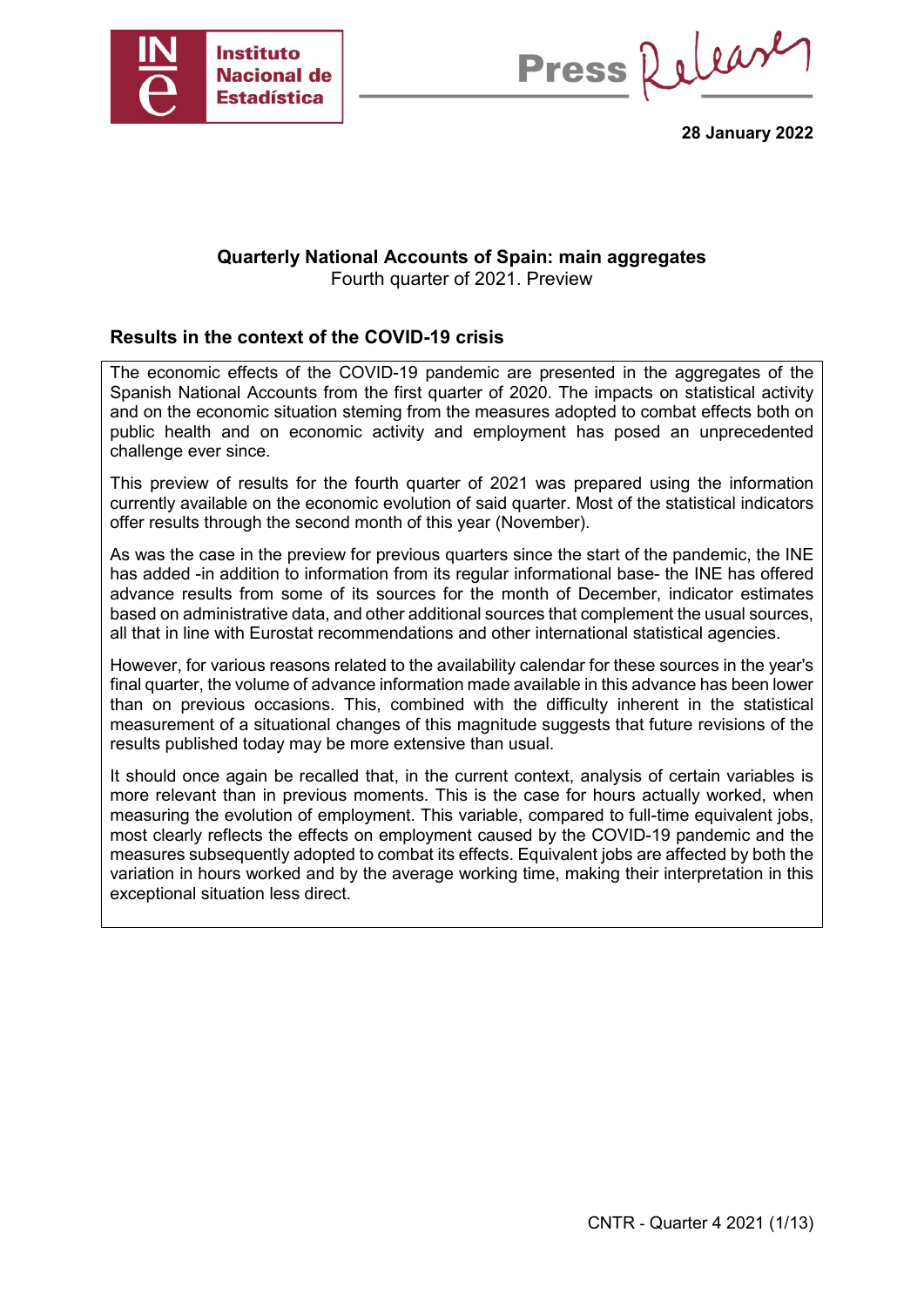# **Main results**

Press Relear

- The Spanish GDP registered a variation of 2.0% in the fourth quarter of 2021 compared to the previous quarter.
- Year-on-year GDP variation stood at 5.2%, compared with 3.4% in the previous quarter.
- Throughout 2021, the GDP at current prices was 1,202,994 million euros, 7.2% higher than in 2020. In terms of volume, the GDP recorded a variation of 5.0%.
- The contribution of domestic demand to year-on-year GDP growth this quarter was 3.6 percentage points, 1.1 points higher than that of the third. Meanwhile, external demand registered a contribution of 1.7 points, eight tenths higher than in the previous quarter.
- The implicit GDP deflator increased by 4.4% compared to the same quarter in 2020, which is 2.8 points higher than in the previous quarter.
- Employment in the economy, in terms of hours worked, registered a quarter-on-quarter variation of 0.2%. This rate is of greater magnitude in the case of full-time equivalent jobs (1.3%, which is 2.6 points less than in the third quarter) due to the reduction in average full-time working days (-1.2%).
- In year-on-year terms, hours worked increased by 2.9%, a rate four tenths lower than that of the third quarter of 2021, and full-time equivalent positions fell by 6.4%, two tenths more. This represented an increase of 1,121 thousand full-time equivalent jobs in one year.
- The year-on-year variation of the unit labour cost stood at 1.4% this quarter.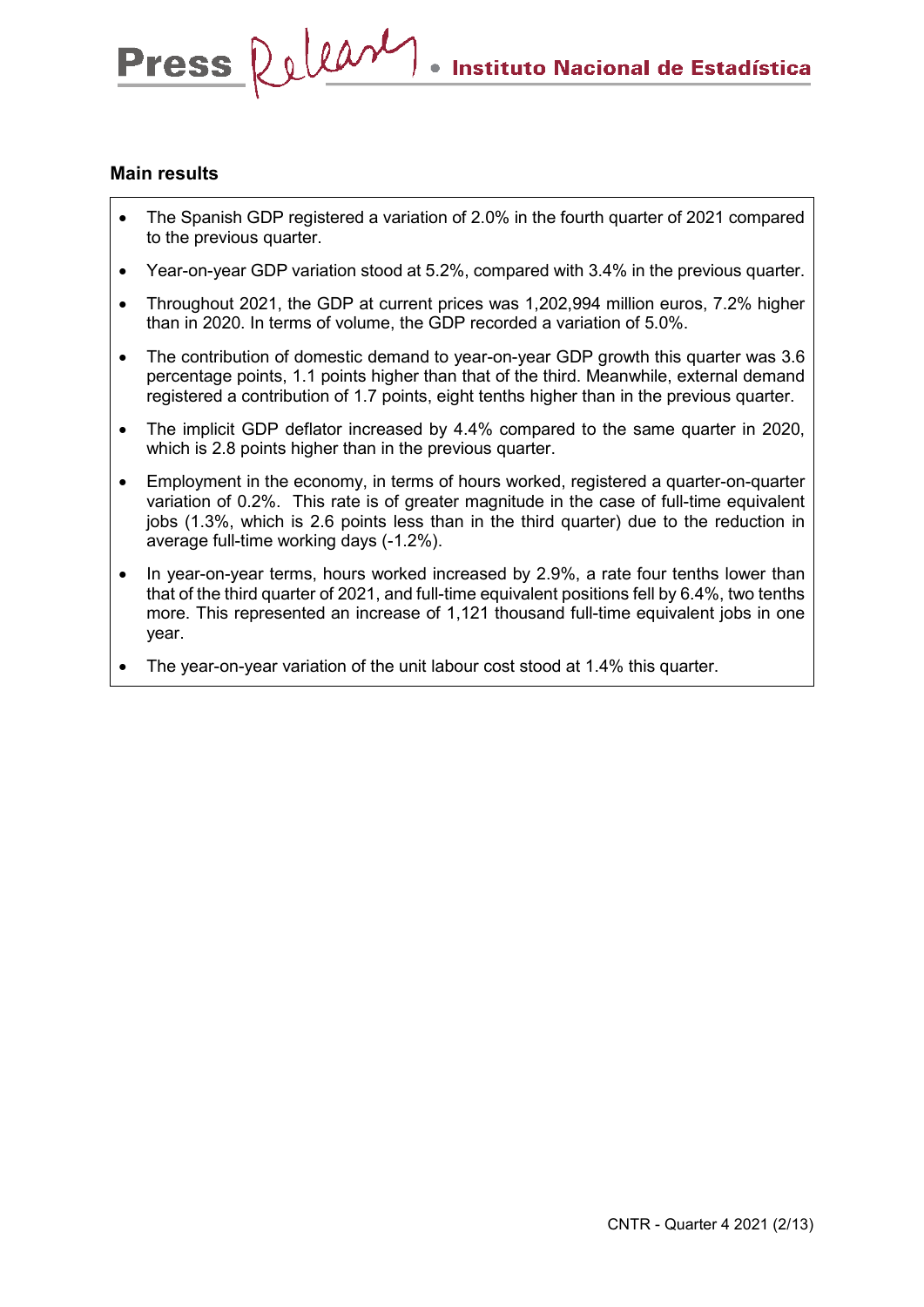# **Quarter-on-quarter evolution of GDP**

Press Release

The *Gross Domestic Product* (GDP) generated by the Spanish economy, measured in terms of chain-linked volume with reference to 2015, registered a quarter-on-quarter variation of 2.0% in the fourth quarter of 2021<sup>1</sup>. This rate is six tenths lower than that recorded for the third quarter.

# **Gross Domestic Product**

-

Chain-linked volume. Quarter-on-quarter variation rates (%)

|                                                            | 2020    |         |        |              | 2021   |           |        |              |
|------------------------------------------------------------|---------|---------|--------|--------------|--------|-----------|--------|--------------|
|                                                            | Q.1     | $Q.$ II |        | Q. III Q. IV | Q. I   | $Q.$ $  $ |        | Q. III Q. IV |
| Gross domestic product at market prices                    | $-5.4$  | $-17.7$ | 16.8   | 0.2          | $-0.7$ | 1.2       | 2.6    | 2.0          |
| Final consumption expenditure                              | $-4.4$  | $-14.6$ | 14.9   | $-0.2$       | $-1.5$ | 3.7       | 0.9    | $-1.0$       |
| Household final consumption expenditure                    | $-6.3$  | $-20.4$ | 21.5   | $-0.9$       | $-2.3$ | 5.0       | 1.0    | $-1.2$       |
| Final consumption expenditure of NPISHs                    | $-2.3$  | $-0.4$  | $-0.1$ | 0.9          | 1.4    | $-0.1$    | 0.1    | $-2.9$       |
| Final consumption expenditure by government                | 1.2     | 0.8     | 1.1    | 1.4          | 0.4    | 0.8       | 0.5    | $-0.4$       |
| Gross capital formation                                    | $-4.4$  | $-19.8$ | 19.7   | 0.3          | 2.5    | $-3.2$    | 1.8    | 8.5          |
| Gross fixed capital formation                              | $-3.0$  | $-19.9$ | 20.6   | 0.6          | 0.1    | $-2.5$    | 1.2    | 4.9          |
| Tangible fixed assets                                      | $-3.4$  | $-22.0$ | 24.6   | $-0.2$       | 0.1    | $-2.8$    | 1.2    | 3.9          |
| Dwellings and other buildings and structures               | $-2.2$  | $-18.4$ | 16.5   | $-1.8$       | $-3.2$ | $-1.4$    | $-0.4$ | 2.3          |
| Machinery, Equipment,                                      |         |         |        |              |        |           |        |              |
| weapon system and cultivated biological resources          | $-5.3$  | $-28.1$ | 40.3   | 2.3          | 5.3    | $-4.9$    | 3.7    | 6.1          |
| Intellectual property products                             | $-1.2$  | $-9.2$  | 3.1    | 5.1          | 0.3    | $-0.8$    | 0.9    | 10.0         |
| National demand                                            | $-4.4$  | $-15.7$ | 15.9   | $-0.1$       | $-0.7$ | 2.2       | 1.1    | 1.0          |
| Exports of goods and services                              | $-8.3$  | $-32.7$ | 30.0   | 5.6          | 0.3    | 1.3       | 7.1    | 6.5          |
| Imports of goods and services                              | $-5.5$  | $-27.6$ | 26.5   | 4.5          | 0.4    | 4.5       | 2.2    | 3.5          |
| Gross domestic product at market prices                    | $-5.4$  | $-17.7$ | 16.8   | 0.2          | $-0.7$ | 1.2       | 2.6    | 2.0          |
| Agriculture, forestry and fishing                          | 1.7     | 3.7     | $-2.1$ | 4.0          | $-7.6$ | $-0.3$    | $-4.7$ | 9.0          |
| Industry                                                   | $-5.9$  | $-19.9$ | 25.7   | 0.9          | $-1.5$ | $-1.2$    | 2.0    | 2.0          |
| Manufacturing industry                                     | $-7.1$  | $-23.8$ | 32.0   | 1.4          | $-2.5$ | $-1.1$    | 3.1    | 0.9          |
| Construction                                               | $-4.3$  | $-22.1$ | 23.9   | $-2.2$       | $-5.7$ | $-2.7$    | 2.0    | 1.6          |
| Service activities                                         | $-5.6$  | $-18.1$ | 15.8   | 0.3          | $-0.1$ | 1.5       | 4.1    | 1.8          |
| Trade, transport and accommodation and restaurants         | $-11.3$ | $-40.0$ | 43.3   | 0.3          | 2.5    | $-0.2$    | 11.8   | 4.5          |
| Information and communication                              | $-3.3$  | $-10.9$ | 6.7    | 1.6          | $-1.4$ | 4.6       | 0.6    | 3.4          |
| Financial and insurance activities                         | 1.7     | 2.4     | 4.5    | 1.6          | 2.2    | 1.3       | $-0.8$ | 1.0          |
| Real estate activities                                     | 0.9     | $-5.6$  | 7.2    | $-0.3$       | $-0.9$ | 0.2       | $-0.1$ | $-1.5$       |
| Profesional, scientific and technical activities and other | $-9.5$  | $-25.1$ | 22.5   | 4.5          | $-6.1$ | 0.8       | 5.6    | 7.6          |
| Public administration, education and health activities     | $-1.6$  | 0.3     | 1.2    | 1.9          | 0.2    | 1.6       | $-0.8$ | 1.1          |
| Arts, entertainment and other services                     | $-8.9$  | $-32.3$ | 30.1   | $-16.3$      | $-1.2$ | 13.9      | 9.9    | $-11.0$      |
| Taxes on products less subsidies                           | $-5.5$  | $-14.2$ | 13.6   | $-1.1$       | 2.4    | 5.9       | $-4.7$ | 1.5          |

<sup>&</sup>lt;sup>1</sup> All the information presented in this press release corresponds to data adjusted for seasonal and calendar effects, unless expressly mentioned otherwise.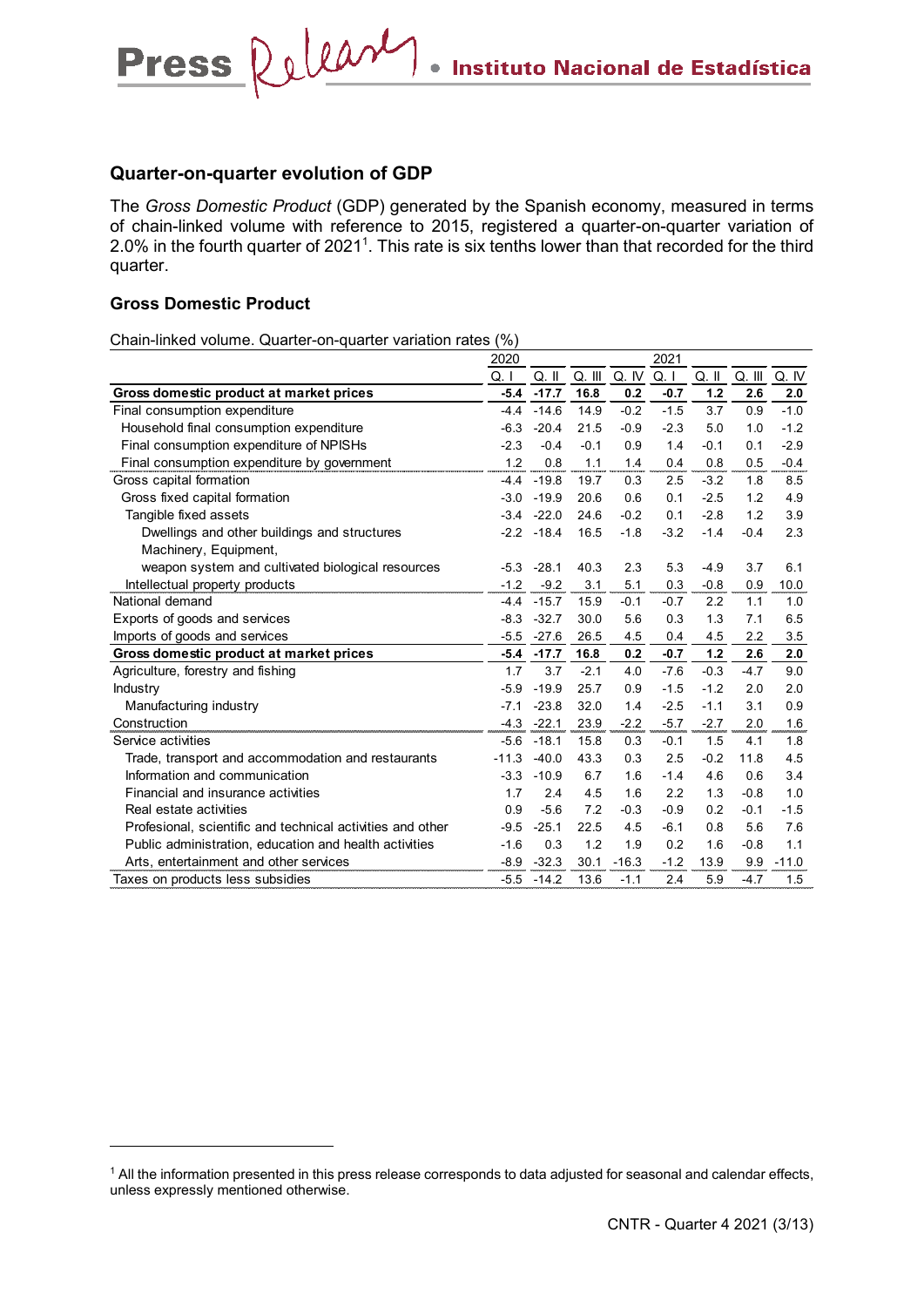# **Gross Domestic Product**

Chain-linked volume. Quarter-on-quarter variation rates (%)



# **Year-on-year evolution of GDP**

In year-on-year terms, the variation in GDP is 5.2%, a rate 1.8 points higher than that of the third quarter of 2021.

## **Gross Domestic Product**

Chain-linked volume. Year-on-year variation rates (%)

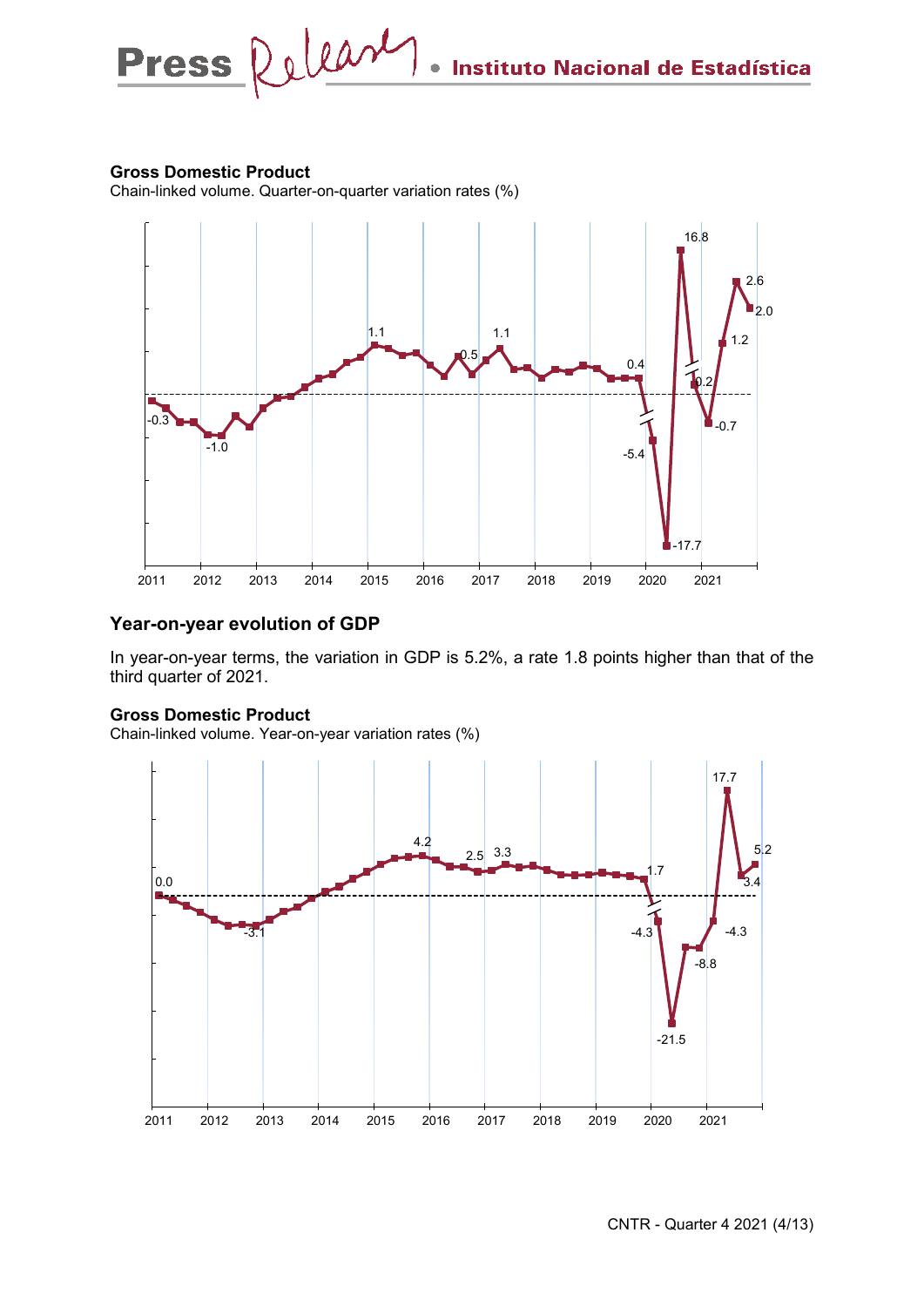### **Year-on-year evolution of GDP: demand**

Press Relear

The contribution of the domestic demand to the year-on-year GDP growth was 3.6 percentage points, 1.1 points higher than that of the third quarter. Meanwhile, the *external demand* registered a contribution of 1.7 points, eight tenths more than in the previous quarter.



# **Domestic demand**

-

The *final consumption expenditure* increased by 2.0% compared to the same quarter of 2020. This rate is eight tenths lower than that of the third quarter.

*Household final consumption expenditure* experienced a year-on-year rate of 2.4%, three tenths less than in the previous quarter<sup>2</sup>.

On the other hand, *General Government final consumption expenditure* presented a growth of 1.3%, which is 1.8 points less than the previous quarter.

*Gross fixed capital formation<sup>3</sup>* had a variation of 9.6%, 8.3 points higher than the previous quarter.

<sup>&</sup>lt;sup>2</sup> The year-on-year growth of household final consumption, that made by households in the national economic territory, whether or not they are residents there, is 8.6%, with an increase of 4.1 points compared to the third quarter.

<sup>&</sup>lt;sup>3</sup>Gross fixed capital formation, changes in inventories and acquisitions less transfers of valuable objects.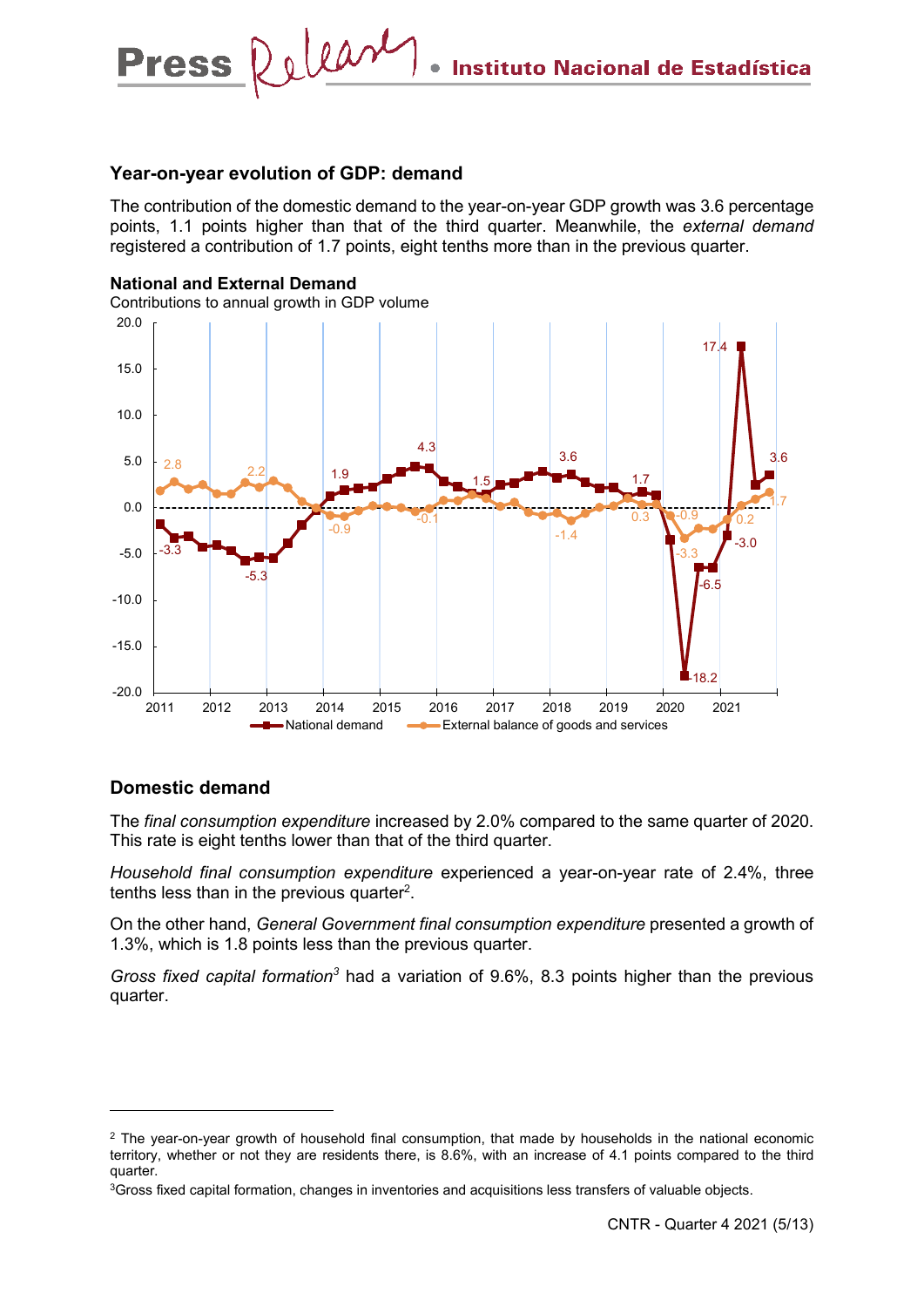Investment4 in *Tangible fixed assets* had a year-on-year variation of 2.3%, which is 4.0 points more than in the previous quarter. By components, the investment in *Housing* improved by 3.9 points, to stand at −2.8%, and investment in *Equipment, capital goods and weapons systems* increased by 4.2 points, to 10,3%.

On the other hand, investment in *intellectual property products* registered a variation of 10.4%, an increase of 4.9 points compared to the previous quarter.

# **Gross Domestic Product. Demand**

**Press** 

Chain-linked volume. Year-on-year variation rates (%)

Release

|                                                       | 2020   |         |         |         | 2021   |       |        |        |
|-------------------------------------------------------|--------|---------|---------|---------|--------|-------|--------|--------|
|                                                       | Q. I   | Q. II   | Q. III  | Q. IV   | Q. I   | Q. II | Q. III | Q. IV  |
| Gross domestic product at market prices               | $-4.3$ | $-21.5$ | $-8.7$  | $-8.8$  | $-4.3$ | 17.7  | 3.4    | 5.2    |
| Final consumption expenditure                         | $-3.2$ | $-17.4$ | $-5.8$  | $-6.4$  | $-3.6$ | 17.1  | 2.8    | 2.0    |
| Household final consumption expenditure               | $-5.1$ | $-24.5$ | $-9.0$  | $-10.1$ | $-6.3$ | 23.6  | 2.7    | 2.4    |
| Final consumption expenditure of NPISHs               | 1.4    | $-1.6$  | $-3.8$  | $-1.8$  | 1.9    | 2.2   | 2.4    | $-1.5$ |
| Final consumption expenditure by government           | 2.2    | 2.7     | 3.6     | 4.7     | 3.8    | 3.7   | 3.1    | 1.3    |
| Gross capital formation                               | $-4.8$ | $-23.6$ | $-9.4$  | $-7.9$  | $-1.3$ | 19.1  | 1.3    | 9.6    |
| Gross fixed capital formation                         | $-2.9$ | $-22.2$ | $-7.3$  | $-5.7$  | $-2.6$ | 18.5  | $-0.6$ | 3.7    |
| Tangible fixed assets                                 | $-3.6$ | $-24.8$ | $-7.5$  | $-6.3$  | $-2.9$ | 21.0  | $-1.7$ | 2.3    |
| Dwellings and other buildings and structures          | $-1.4$ | $-20.3$ | $-7.8$  | $-8.8$  | $-9.7$ | 9.2   | $-6.7$ | $-2.8$ |
| Machinery, Equipment,                                 |        |         |         |         |        |       |        |        |
| weapon system and cultivated biological resources     | -71    | $-32.2$ | $-7.1$  | $-2.3$  | 8.7    | 43.8  | 6.3    | 10.3   |
| Machinery, Equipment and weapon system                | $-7.7$ | $-33.8$ | $-7.6$  | $-2.6$  | 8.7    | 46.1  | 6.1    | 10.3   |
| Intellectual property products                        | 0.6    | $-8.9$  | $-6.2$  | $-2.8$  | $-1.3$ | 7.9   | 5.5    | 10.4   |
| Changes in inventories and                            |        |         |         |         |        |       |        |        |
| acquisitions less disposals of valuables <sup>1</sup> | $-0.4$ | $-0.5$  | $-0.5$  | $-0.5$  | 0.3    | 0.2   | 0.4    | 1.2    |
| National demand <sup>1</sup>                          | $-3.5$ | $-18.2$ | $-6.4$  | $-6.5$  | $-3.0$ | 17.4  | 2.5    | 3.6    |
| External balance of goods and serviced <sup>1</sup>   | $-0.9$ | $-3.3$  | $-2.2$  | $-2.3$  | $-1.3$ | 0.2   | 0.9    | 1.7    |
| Exports of goods and services                         | $-7.1$ | $-38.3$ | $-19.7$ | $-15.3$ | $-7.3$ | 39.4  | 14.8   | 15.8   |
| Imports of goods and services                         | $-5.1$ | $-31.6$ | $-14.5$ | $-9.5$  | $-3.8$ | 38.9  | 12.2   | 11.1   |

<sup>1</sup>Contribution to GDP growth at market prices

# **External Demand**

*Exports of goods and services* showed a variation of 15.8% compared to the fourth quarter of 2020, which represents 1.0 point more than in the previous quarter. This acceleration is due to the increase in *exports of services* (from 42.3% to 73.4%), despite the decrease in the yearon-year rates of *exports of goods* (from 7.9 to 0.7%). Within these, *spending by non-residents in the economic territory* rose 541.6 points (from 142.4% to 684.0%).

*Imports of goods and services* varied by 11.1% with respect to the same quarter of the previous year, 1.1 points less than in the third quarter. This deceleration is explained by lower growth in imports of goods (from 10.4% to 9.0%) and in services (from 23.5% to 22.2%). For its part, year-on-year variation of *resident expenditure in the rest of the world* increased by 128.4 points this quarter (from 60.3% to 188.7%).

-

<sup>4</sup> Gross fixed capital formation.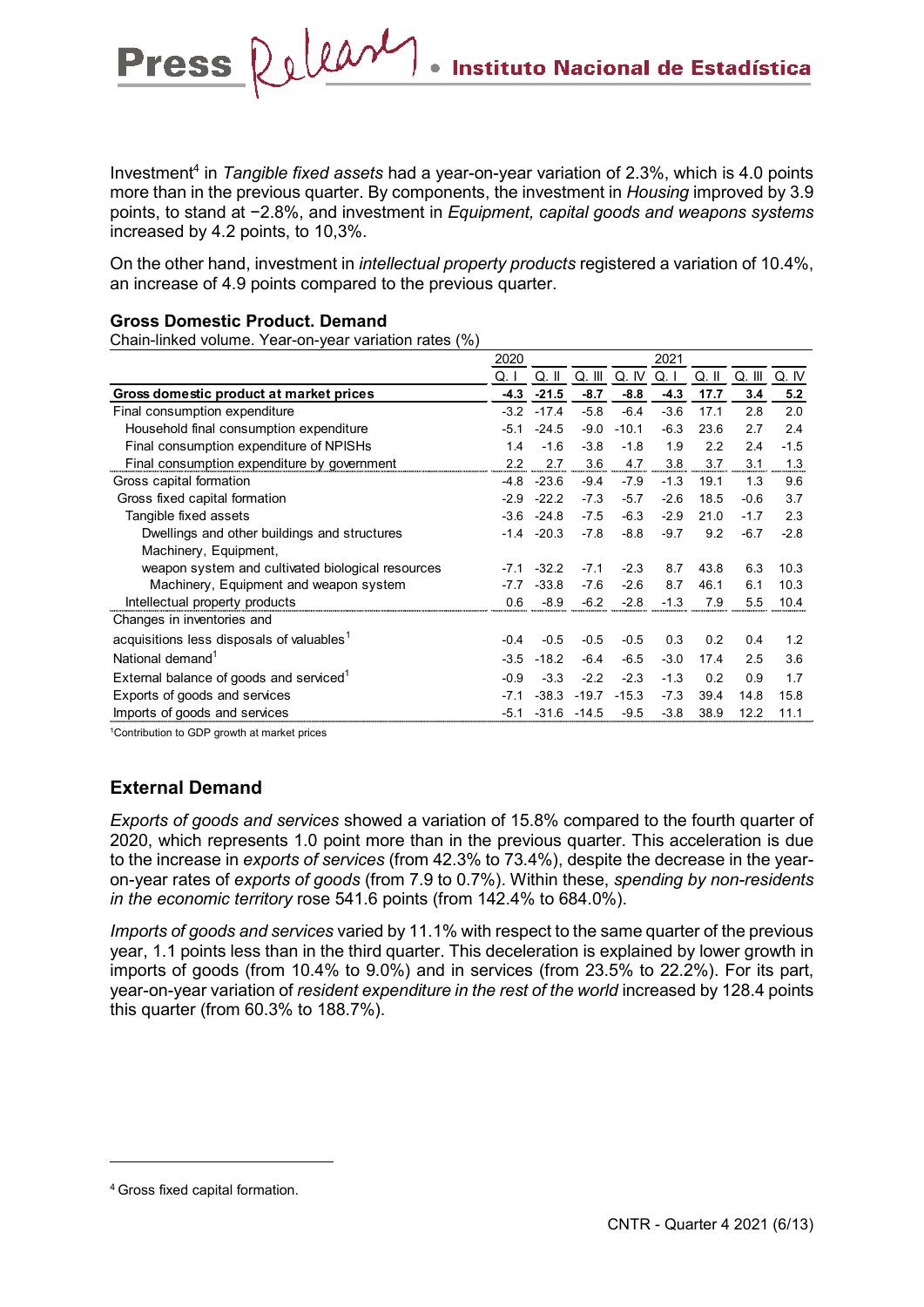# **Year-on-year evolution of GDP: supply**

Press Relear

The gross value added of industrial branches increased by 1.2% with respect to the same quarter of 2020, representing an increase of 1.1 points as compared with the year-on-year variation recorded in the previous quarter. Within these, the manufacturing industry presented a rate of 0.3%, with a decline of 0.5 points compared to the previous quarter.

The interannual evolution of the gross added value of *Construction* is −5.0%, compared to −8.5% in the previous quarter.

The gross value added of *Services* increased by 7.5% compared to the same quarter of 2020, 1.7 points more than in the previous quarter.

Finally, the primary branches recorded a year-on-year variation of -4.3% this quarter compared to -8.7% in the previous quarter.

#### **Gross Domestic Product. Supply**

Chain-linked volume. Year-on-year variation rates (%)

|                                                            | 2020      |               |                 |         | 2021    |         |        |        |
|------------------------------------------------------------|-----------|---------------|-----------------|---------|---------|---------|--------|--------|
|                                                            | Q.I       | Q. II         | Q. III          | Q. IV   | Q.1     | $Q.$ II | Q. III | Q. IV  |
| Gross domestic product at market prices                    | -4.3      | $-21.5$       | $-8.7$          | $-8.8$  | -4.3    | 17.7    | 3.4    | 5.2    |
| Agriculture, forestry and fishing                          | 0.2       | 6.7           | 3.1             | 7.3     | $-2.5$  | $-6.3$  | $-8.7$ | $-4.3$ |
| Industry                                                   | $-5.6$    | $-24.8$       | $-5.8$          | $-4.4$  | 0.0     | 23.5    | 0.1    | 1.2    |
| Manufacturing industry                                     | $-7.0$    | $-29.2$       | $-6.9$          | $-5.3$  | -0.6    | 29.1    | 0.8    | 0.3    |
| Construction                                               | $-2.9$    | $-25.1$       | $-7.4$          | $-9.6$  | $-11.0$ | 11.2    | $-8.5$ | $-5.0$ |
| Service activities                                         | $-4 \; 1$ | $-21.8$       | $-9.8$          | $-10.3$ | $-5.0$  | 177     | 5.8    | 7.5    |
| Trade, transport and accommodation and restaurants         | $-10.0$   | $-46.1$       | $-23.3$         | $-23.6$ | $-11.6$ | 47.0    | 14.6   | 19.4   |
| Information and communication                              |           | $-0.8 - 11.8$ | $-6.7$          | $-6.6$  | $-4.7$  | 11.8    | 5.4    | 7.3    |
| Financial and insurance activities                         | 0.6       | 3.7           | 9.8             | 10.5    | 11.0    | 9.8     | 4.3    | 3.7    |
| Real estate activities                                     | 3.9       | $-2.7$        | 3.2             | 1.9     | 0.1     | 6.2     | $-1.1$ | $-2.2$ |
| Profesional, scientific and technical activities and other | $-5.7$    | $-30.3$       | $-15.8$ $-13.2$ |         | $-10.0$ | 21.1    | 4.4    | 7.5    |
| Public administration, education and health activities     | $-1.1$    | $-1.2$        | 0.2             | 1.8     | 3.7     | 5.0     | 3.0    | 2.2    |
| Arts, entertainment and other services                     | -8.6      | $-38.4$       | $-19.1$         | $-32.7$ | $-27.1$ | 22.6    | 3.6    | 10.1   |
| Taxes on products less subsidies                           | $-6.3$    | $-19.9$       | $-8.7$          | $-8.9$  | $-1.3$  | 21.8    | 2.2    | 4.9    |

# **GDP at current prices and implicit deflator**

GDP at current prices grew at a year-on-year rate of 9.9%. This growth was 4.9 points higher than that recorded for the third quarter.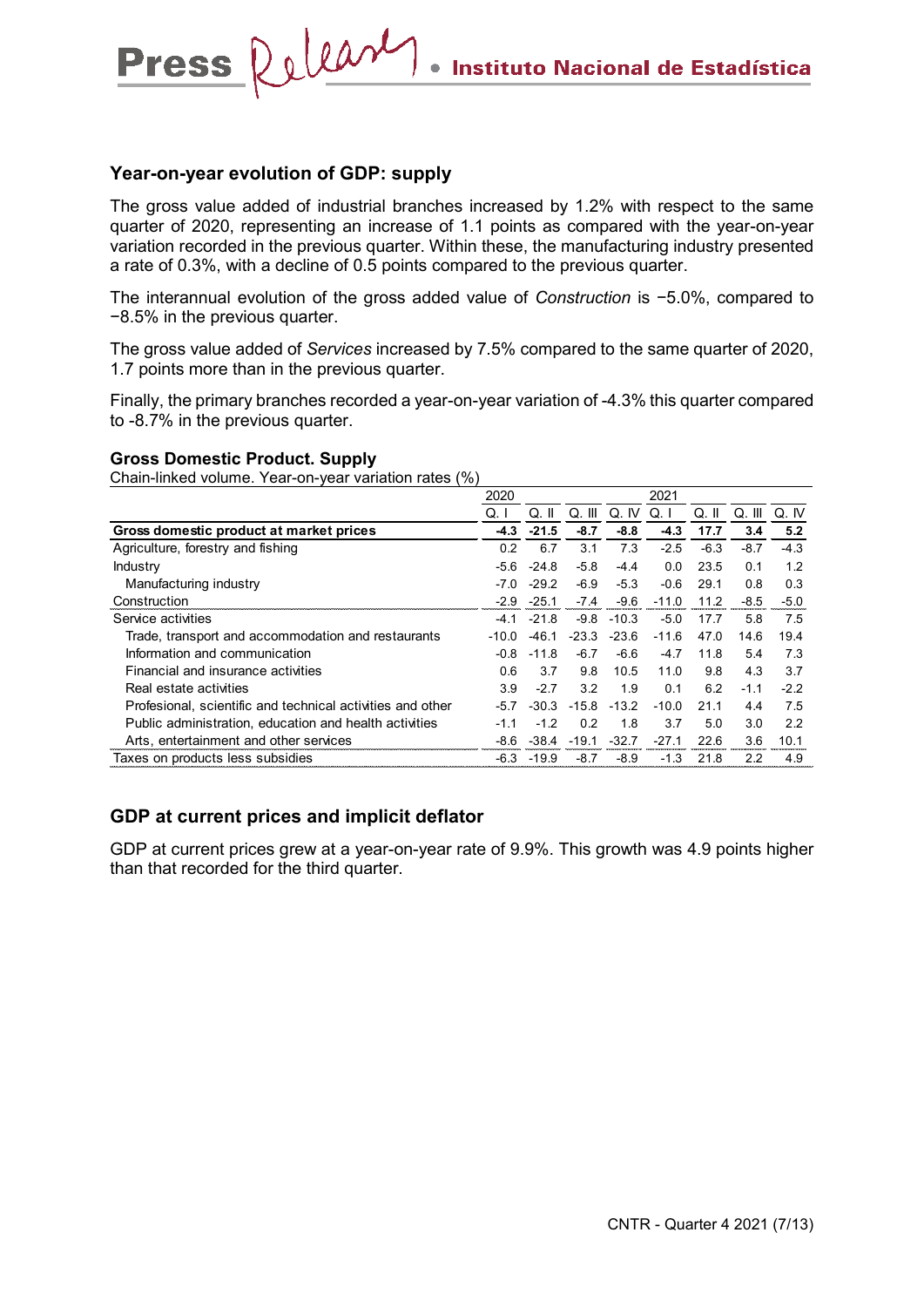## **Gross Domestic Product**

Current prices Year-on-year variation rates (%)

Press Relear

|                                                            | 2020    |               |         |         | 2021    |         |         |        |
|------------------------------------------------------------|---------|---------------|---------|---------|---------|---------|---------|--------|
|                                                            | Q. I    | $Q.$ II       | Q. III  | Q. IV   | Q. 1    | $Q.$ II | Q. III  | Q. IV  |
| Gross domestic product at market prices                    | $-3.6$  | $-20.7$       | $-7.2$  | $-7.8$  | $-2.9$  | 18.9    | 5.0     | 9.9    |
| Final consumption expenditure                              | $-2.0$  | $-17.4$       | $-5.7$  | $-6.4$  | $-3.0$  | 18.9    | 4.9     | 6.0    |
| Household final consumption expenditure                    | $-4.0$  | $-25.0$       | $-9.4$  | $-10.4$ | $-6.0$  | 25.6    | 4.9     | 6.3    |
| Final consumption expenditure of NPISHs                    | 2.2     | $-0.5$        | $-3.2$  | $-2.0$  | 1.5     | 2.3     | 2.9     | 1.0    |
| Final consumption expenditure by government                | 3.9     | 4.1           | 5.1     | 5.5     | 5.0     | 5.2     | 4.9     | 5.4    |
| Gross capital formation                                    | $-4.6$  | $-23.1$       | $-8.0$  | $-7.1$  | $-0.8$  | 21.5    | 7.7     | 17.9   |
| Gross fixed capital formation                              | $-2.7$  | $-21.7$       | $-6.0$  | $-5.4$  | $-2.2$  | 20.7    | 2.5     | 5.3    |
| Tangible fixed assets                                      | $-2.9$  | $-24.1$       | $-6.0$  | $-6.0$  | $-2.9$  | 23.1    | 1.4     | 4.1    |
| Dwellings and other buildings and structures               | 0.1     | $-19.7$       | $-5.7$  | $-7.9$  | $-8.8$  | 11.8    | $-2.2$  | 0.5    |
| Machinery, Equipment,                                      |         |               |         |         |         |         |         |        |
| weapon system and cultivated biological resources          |         | $-7.9 - 31.4$ | $-6.6$  | $-2.7$  | 7.6     | 44.7    | 7.1     | 9.8    |
| Intellectual property products                             | $-1.2$  | $-9.1$        | $-5.9$  | $-2.4$  | 1.2     | 10.5    | 8.5     | 11.5   |
| Changes in inventories and                                 |         |               |         |         |         |         |         |        |
| acquisitions less disposals of valuables <sup>1</sup>      | $-0.4$  | $-0.5$        | $-0.5$  | $-0.5$  | 0.3     | 0.2     | 1.2     | 3.1    |
| National demand <sup>1</sup>                               | $-2.5$  | $-18.1$       | $-6.0$  | $-6.4$  | $-2.5$  | 19.1    | 5.4     | 8.4    |
| Exports of goods and services                              | $-7.9$  | $-39.1$       | $-20.6$ | $-16.3$ | $-5.7$  | 45.4    | 22.7    | 30.7   |
| Imports of goods and services                              | $-5.1$  | $-34.7$       | $-18.7$ | $-13.2$ | $-4.7$  | 48.0    | 25.2    | 27.5   |
| Gross domestic product at market prices                    | $-3.6$  | $-20.7$       | $-7.2$  | $-7.8$  | $-2.9$  | 18.9    | 5.0     | 9.9    |
| Agriculture, forestry and fishing                          | 5.6     | 19.4          | 6.0     | 7.1     | 0.7     | $-18.9$ | $-11.7$ | $-4.3$ |
| Industry                                                   | $-7.0$  | $-22.4$       | $-3.2$  | $-1.2$  | 6.5     | 25.3    | 3.0     | 16.7   |
| Manufacturing industry                                     | $-6.4$  | $-25.1$       | $-3.8$  | $-1.7$  | 4.9     | 30.3    | 3.6     | 6.2    |
| Construction                                               | $-4.0$  | $-20.9$       | $-5.6$  | $-8.9$  | $-6.2$  | 11.4    | $-7.9$  | $-1.5$ |
| Service activities                                         | $-2.9$  | $-19.4$       | $-8.4$  | $-9.6$  | $-4.9$  | 16.5    | 6.0     | 9.7    |
| Trade, transport and accommodation and restaurants         | $-10.2$ | $-43.1$       | $-20.7$ | $-22.6$ | $-9.9$  | 44.8    | 14.5    | 26.6   |
| Information and communication                              | $-1.6$  | $-8.1$        | $-6.4$  | $-6.8$  | $-3.4$  | 11.9    | 5.2     | 9.4    |
| Financial and insurance activities                         | 12.5    | 0.0           | 5.2     | 5.5     | $-11.6$ | 2.9     | 1.4     | 4.1    |
| Real estate activities                                     | 2.3     | $-2.9$        | 1.5     | $-0.1$  | $-0.8$  | 4.3     | $-2.1$  | $-3.1$ |
| Profesional, scientific and technical activities and other | $-5.0$  | $-26.6$       | $-13.5$ | $-10.5$ | $-7.4$  | 21.4    | 4.7     | 8.8    |
| Public administration, education and health activities     | 1.8     | 2.3           | 3.0     | 4.0     | 5.8     | 4.3     | 4.7     | 2.5    |
| Arts, entertainment and other services                     | $-7.3$  | $-35.3$       | $-16.7$ | $-31.1$ | $-24.8$ | 22.1    | 4.3     | 11.8   |
| Taxes on products less subsidies                           | -5.6    | $-37.8$       | $-10.1$ | $-9.1$  | $-1.4$  | 54.3    | 14.9    | 11.4   |

<sup>1</sup>Contribution to GDP growth at market prices

As a result, the implicit deflator of the economy presented a year-on-year variation of 4.4%, a rate 2.8 points higher than that of the previous quarter.

# **Year-on-year evolution of GDP at current prices: income**

*Compensation of employees* recorded a year-on-year growth of 6.8% in the fourth quarter, seven tenths higher than in the previous quarter.

This result was due to a 6.5% increase in the number of *salaried employees*, in terms of fulltime equivalent jobs, one tenth higher than in the previous quarter, and to the fact that the *average compensation per employee* varied by 0.3%, compared with -0.3% in the third quarter.

For its part, the *gross operating surplus / gross mixed income* generated in the economy grew by 13.3% year-on-year, 13.0 points more than in the third quarter.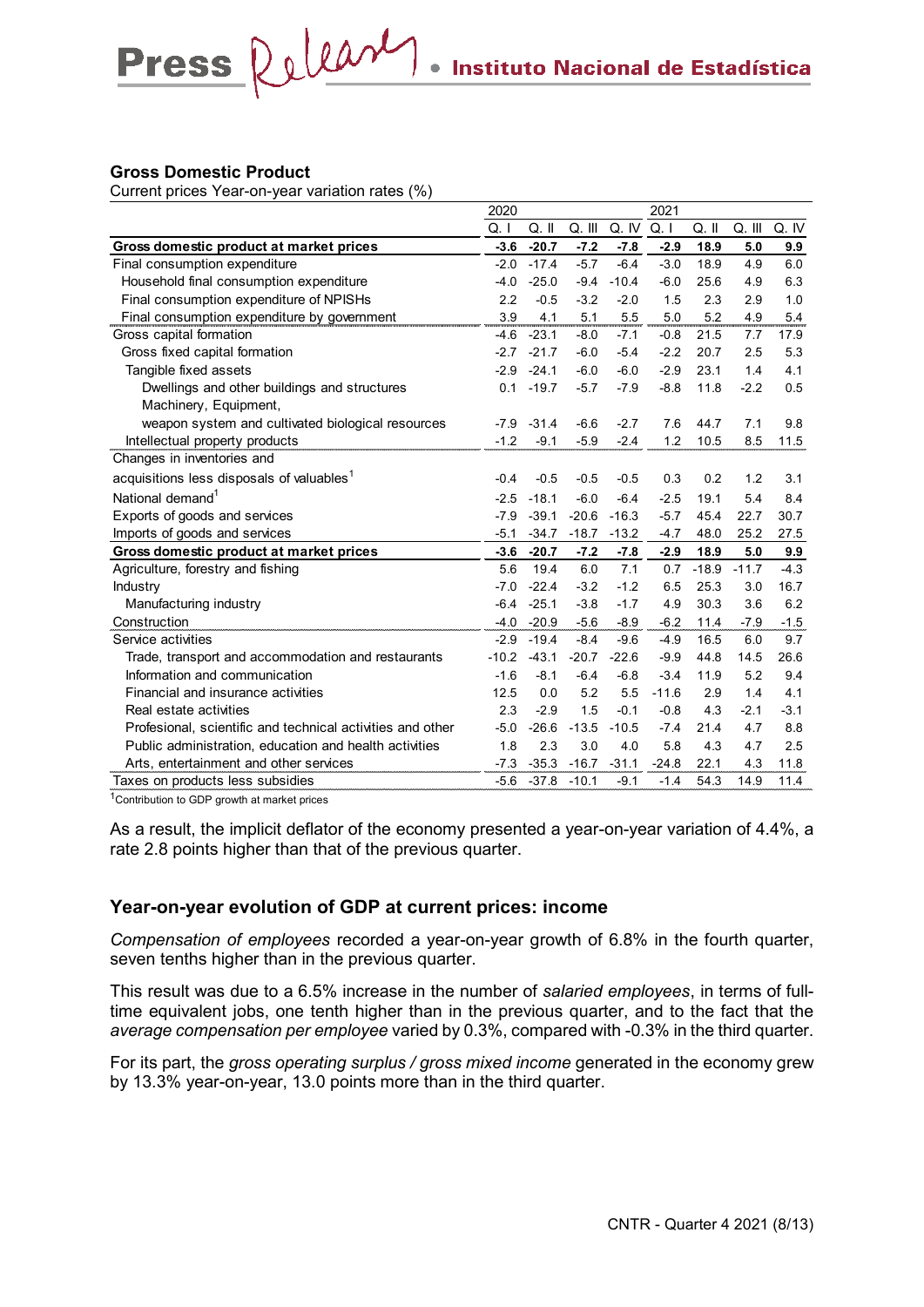Finally, the amount accrued in taxes on production and net imports of subsidies grew by 10.4%, compared to 22.2% in the previous quarter.

#### **Gross Domestic Product. Income**

Current prices Year-on-year variation rates (%)

Press Release

|                                              | 2020           |          |        |                | 2021                          |      |      |        |
|----------------------------------------------|----------------|----------|--------|----------------|-------------------------------|------|------|--------|
|                                              | Q <sub>1</sub> | $Q.$ II  | Q. III |                | Q. IV Q. I Q. II Q. III Q. IV |      |      |        |
| Gross domestic product at market prices      | -3.6           | $-20.7$  | $-7.2$ | $-7.8$         | -2.9                          | 18.9 | 5.0  | 9.9    |
| Compensation of employees                    | 16.            | -14 0    | $-50$  | -4.8           | $-1.8$                        | 12.3 | 6.1  | 6.8    |
| Gross operating surplus / Gross mixed income |                | -82 -211 |        | $-7.1$ $-11.3$ | $-3.9$                        | 16.0 | 0.3  | - 13.3 |
| Net taxes on production and imports          |                | -49.2    | -18.0  | -70            | $-4.3$                        | 878  | 22.2 | 104    |

# **Employment**

The number of hours actually worked increased by 0.2% in comparison with the third quarter, 24.2 tenth less than in the previous quarter. In year-on-year terms, the number of hours actually worked decreased four tenths to 2.9%.

The year-on-year variation rate of hours worked at industrial branches stood at ─3.5%, or 1.1 points less than in the previous quarter.

In the case of *Construction*, the year-on-year variation was  $-1.9\%$ , with a decrease of 1.4 points compared to the previous quarter.

The year-on-year change for hours worked in the *Services* sector decreased by three tenths with respect to the previous quarter, to 4.4%.

Finally, the primary branches presented a variation of 2.3%, with an increase of 2.8 points compared with the previous quarter.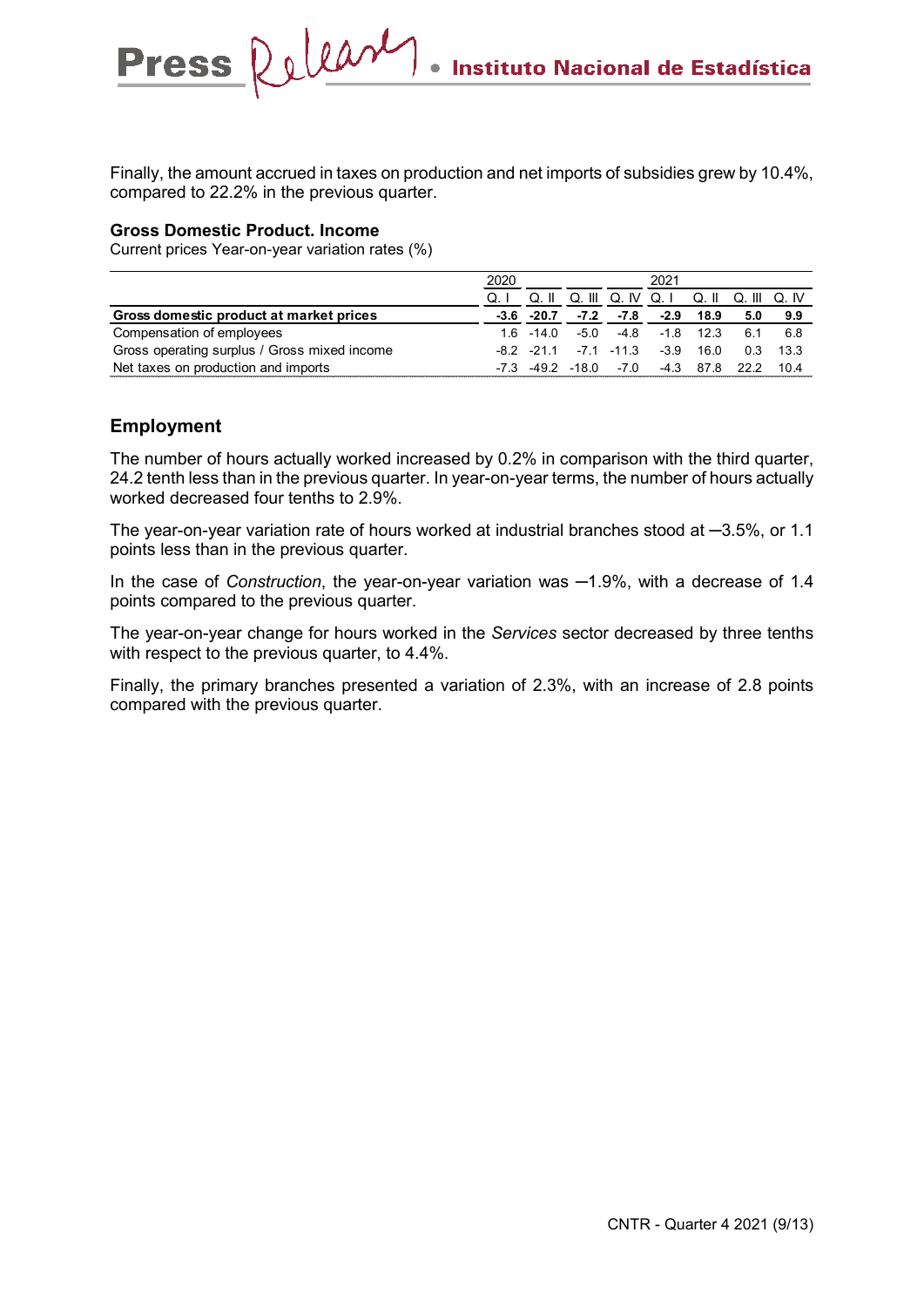#### **Employment**

Hours worked. Year-on-year variation rates (%)

Press Release

|                                                            | 2020    |         |         |         | 2021    |         |            |        |
|------------------------------------------------------------|---------|---------|---------|---------|---------|---------|------------|--------|
|                                                            | Q. I    | $Q.$ II | Q. III  | Q. IV   | Q. I    | $Q.$ II | $Q.$ $III$ | Q. IV  |
| Total                                                      | $-4.6$  | $-25.3$ | $-6.3$  | $-6.1$  | $-2.8$  | 29.6    | 3.3        | 2.9    |
| Agriculture, forestry and fishing                          | $-10.0$ | $-8.9$  | $-0.8$  | $-0.9$  | 1.1     | 7.2     | $-0.5$     | 2.3    |
| Industry                                                   | $-3.2$  | $-21.0$ | $-9.0$  | $-6.7$  | $-5.7$  | 18.8    | $-2.4$     | $-3.5$ |
| Manufacturing industry                                     | $-3.8$  | $-22.7$ | $-10.1$ | $-7.3$  | $-5.5$  | 21.8    | $-2.5$     | $-3.5$ |
| Construction                                               | $-8.3$  | $-33.4$ | $-2.2$  | $-3.8$  | 4.8     | 47.5    | $-0.5$     | $-1.9$ |
| Service activities                                         | $-4.2$  | $-26.1$ | $-6.6$  | $-6.5$  | $-3.2$  | 31.3    | 4.7        | 4.4    |
| Trade, transport and accommodation and restaurants         | $-7.0$  | $-41.4$ | $-12.2$ | $-16.5$ | $-10.1$ | 57.2    | 4.9        | 10.9   |
| Information and communication                              | 3.2     | $-4.3$  | $-4.1$  | 1.8     | 0.7     | 7.2     | 15.2       | 4.8    |
| Financial and insurance activities                         | 0.6     | $-4.4$  | 2.0     | 2.9     | 0.2     | 4.8     | $-0.3$     | $-2.4$ |
| Real estate activities                                     | $-5.4$  | $-24.5$ | 0.3     | 7.2     | 11.7    | 20.6    | 12.5       | 0.4    |
| Profesional, scientific and technical activities and other | $-1.4$  | $-20.0$ | $-4.6$  | $-2.4$  | 1.7     | 24.7    | 6.0        | 2.8    |
| Public administration, education and health activities     | $-0.8$  | $-4.3$  | 0.9     | 5.5     | 3.1     | 9.3     | 2.9        | $-2.0$ |
| Arts, entertainment and other services                     | $-8.8$  | $-40.4$ | $-9.0$  | $-10.0$ | $-5.7$  | 55.1    | 2.5        | 3.4    |
| <b>Employees</b>                                           | $-3.3$  | $-22.7$ | $-6.3$  | $-5.5$  | $-4.1$  | 25.4    | 3.3        | 1.9    |
| Agriculture, forestry and fishing                          | $-7.9$  | $-4.8$  | 1.7     | $-0.2$  | 0.1     | 7.9     | 0.3        | 3.4    |
| Industry                                                   | $-4.6$  | $-20.5$ | $-8.2$  | $-5.8$  | $-6.4$  | 15.7    | $-3.0$     | $-5.1$ |
| Manufacturing industry                                     | $-5.4$  | $-22.2$ | $-9.5$  | $-6.4$  | $-6.3$  | 18.4    | $-3.3$     | $-5.4$ |
| Construction                                               | $-5.1$  | $-27.4$ | 0.1     | $-3.0$  | 3.8     | 46.3    | $-2.3$     | $-4.6$ |
| Service activities                                         | $-2.7$  | $-23.3$ | $-6.9$  | $-5.9$  | $-4.6$  | 26.0    | 5.0        | 3.7    |
| Trade, transport and accommodation and restaurants         | $-5.0$  | $-40.9$ | $-13.5$ | $-16.9$ | $-12.6$ | 50.9    | 5.4        | 10.4   |
| Information and communication                              | 4.7     | $-3.2$  | $-1.5$  | 3.4     | 1.7     | 7.5     | 15.4       | 3.7    |
| Financial and insurance activities                         | 1.0     | $-2.3$  | 1.6     | 2.0     | $-0.5$  | 2.9     | $-0.5$     | $-2.4$ |
| Real estate activities                                     | $-14.5$ | $-20.9$ | $-17.7$ | $-13.0$ | $-4.6$  | 5.6     | 8.6        | 2.8    |
| Profesional, scientific and technical activities and other | 1.4     | $-18.2$ | $-4.2$  | $-2.5$  | 0.0     | 23.3    | 7.1        | 4.0    |
| Public administration, education and health activities     | $-1.3$  | $-3.5$  | 0.7     | 6.0     | 2.9     | 9.3     | 2.6        | $-2.0$ |
| Arts, entertainment and other services                     | $-7.8$  | $-38.7$ | $-11.9$ | $-10.5$ | $-10.1$ | 45.8    | 4.6        | 1.0    |

*Equivalent full-time jobs*, defined as the number of hours worked between the average day spent in full-time jobs, increased by 1.3% compared to the previous quarter. This variation is 2.6 points lower than that of the third quarter. This is explained by the combined effect of the variation in hours worked and the reduction in the average work day in full-time jobs (from -3.5 to -1.2).

In year-on-year terms, employment grew by 6.4%, two tenths higher than that registered in the previous quarter, representing an increase of 1,121 thousand full-time equivalent jobs in one year.

The year-on-year rate of employment in industrial branches stood at 2.5%, which is 0.7 points more than in the previous quarter.

In the case of *Construction*, the year-on-year variation of employment was 1.4%, showing an decrease of 2.6 points compared to the previous quarter.

Employment in *Services* increased by three tenths its year-on-year growth with respect to the previous quarter, up to 7.5%.

Finally, employment in the primary branches presented a variation of ─5,4%, with an increase of 3.5 points compared with the previous quarter.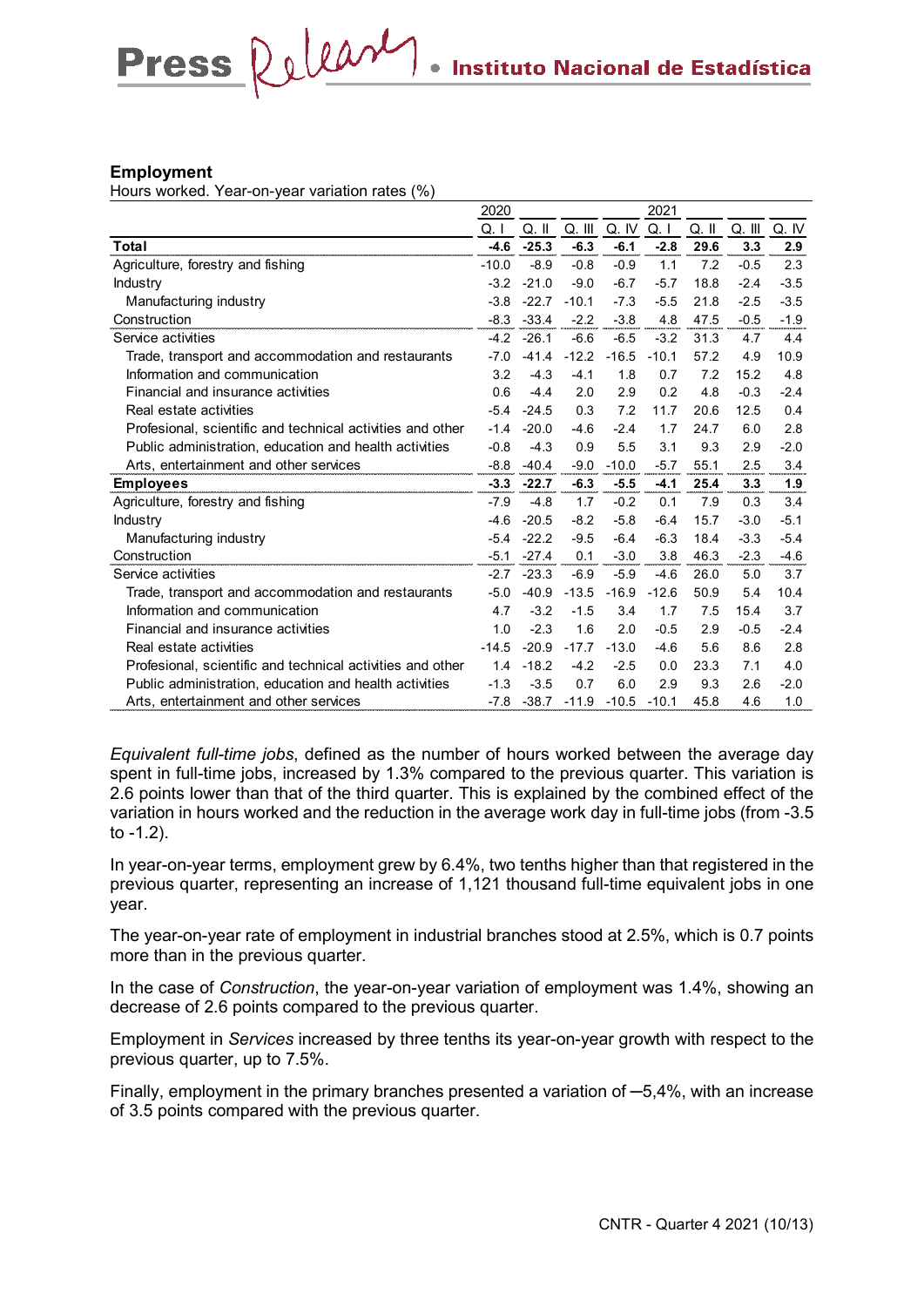#### **Employment**

Equivalent full-time jobs. Year-on-year variation rates (%)

Press Release

|                                                            | 2020    |         |         |         | 2021    |        |        |        |
|------------------------------------------------------------|---------|---------|---------|---------|---------|--------|--------|--------|
|                                                            | Q. I    | Q. II   | Q. III  | Q. IV   | Q. I    | Q. II  | Q. III | Q. IV  |
| <b>Total</b>                                               | $-0.6$  | $-18.8$ | $-5.6$  | $-5.2$  | $-2.3$  | 18.9   | 6.2    | 6.4    |
| Agriculture, forestry and fishing                          | $-7.1$  | $-7.4$  | $-2.3$  | $-1.0$  | 2.7     | 6.8    | 1.9    | 5.4    |
| Industry                                                   | 0.3     | $-14.9$ | $-7.4$  | $-5.2$  | $-5.8$  | 9.9    | 1.8    | 2.5    |
| Manufacturing industry                                     | $-0.2$  | $-16.1$ | $-8.6$  | $-5.9$  | $-6.4$  | 11.2   | 1.9    | 2.5    |
| Construction                                               | $-3.8$  | $-20.4$ | $-2.9$  | $-1.6$  | 1.1     | 29.5   | 4.0    | 1.4    |
| Service activities                                         | $-0.1$  | $-19.8$ | $-5.7$  | $-5.8$  | $-2.3$  | 20.0   | 7.2    | 7.5    |
| Trade, transport and accommodation and restaurants         | $-1.0$  | $-33.5$ | $-10.6$ | $-14.0$ | $-10.1$ | 32.5   | 7.0    | 11.2   |
| Information and communication                              | 3.1     | $-1.8$  | 0.8     | 0.5     | 2.9     | 6.5    | 13.7   | 16.7   |
| Financial and insurance activities                         | 2.8     | $-2.7$  | 2.4     | 4.0     | 6.1     | 10.0   | 2.0    | $-0.9$ |
| Real estate activities                                     | $-8.9$  | $-27.2$ | $-4.3$  | 0.1     | 7.4     | 16.5   | 0.8    | $-0.7$ |
| Profesional, scientific and technical activities and other | 2.1     | $-12.3$ | $-4.9$  | $-2.6$  | 1.0     | 14.3   | 10.5   | 7.4    |
| Public administration, education and health activities     | 1.0     | $-4.1$  | $-0.1$  | 2.8     | 5.2     | 10.2   | 6.1    | 3.9    |
| Arts, entertainment and other services                     | $-4.2$  | $-34.9$ | $-9.0$  | $-9.7$  | $-6.0$  | 37.7   | 5.7    | 5.9    |
| <b>Employees</b>                                           | 0.7     | $-16.7$ | $-5.6$  | $-5.2$  | $-3.2$  | 16.6   | 6.4    | 6.5    |
| Agriculture, forestry and fishing                          | $-4.2$  | $-2.4$  | 0.4     | 0.3     | 3.1     | 6.4    | 3.0    | 5.9    |
| Industry                                                   | 0.1     | $-14.6$ | $-7.5$  | $-4.7$  | $-5.6$  | 8.8    | 1.0    | 1.3    |
| Manufacturing industry                                     | $-0.4$  | $-15.6$ | $-8.9$  | $-5.6$  | $-6.1$  | 10.0   | 0.8    | 1.2    |
| Construction                                               | $-0.6$  | $-15.7$ | $-1.5$  | $-1.9$  | $-0.4$  | 24.2   | 3.4    | $-0.2$ |
| Service activities                                         | 1.1     | $-17.7$ | $-5.9$  | $-5.8$  | $-3.2$  | 17.7   | 7.8    | 8.0    |
| Trade, transport and accommodation and restaurants         | 0.8     | $-32.7$ | $-11.9$ | $-15.2$ | $-12.2$ | 29.9   | 7.7    | 11.5   |
| Information and communication                              | 5.2     | $-1.5$  | 3.0     | 0.7     | 3.1     | 5.8    | 13.7   | 17.1   |
| Financial and insurance activities                         | 2.8     | $-1.9$  | 2.3     | 3.9     | 4.9     | 9.2    | 1.8    | $-0.8$ |
| Real estate activities                                     | $-13.8$ | $-24.8$ | $-16.2$ | $-20.2$ | $-10.8$ | $-0.8$ | $-5.4$ | $-0.4$ |
| Profesional, scientific and technical activities and other | 4.1     | $-11.1$ | $-3.8$  | $-2.5$  | 0.1     | 14.7   | 12.1   | 10.5   |
| Public administration, education and health activities     | 0.7     | $-3.9$  | $-0.4$  | 3.0     | 5.3     | 9.9    | 6.1    | 4.0    |
| Arts, entertainment and other services                     | $-2.8$  | $-32.2$ | $-11.3$ | $-10.5$ | $-10.0$ | 31.5   | 6.8    | 5.3    |

The number of hours actually worked increased by 0.2% over the third quarter, two tenths less than in the previous quarter. In year-on-year terms, the number of hours actually worked decreased by five tenths, to 2.9%.

With this, the year-on-year variation of *productivity per full-time equivalent job* stood at -1.1%. And the *productivity per hour actually worked* was at 2.2%.

#### **Productivity**

Year-on-year variation rates (%)

|                                                         | 2020 |       |        |                |             |                     |  |
|---------------------------------------------------------|------|-------|--------|----------------|-------------|---------------------|--|
|                                                         |      | Q. II |        | Q III Q IV Q I | Q. II       | Q. III Q. IV        |  |
| Labour productivity per full time equivalent employment | -37  | $-34$ |        | $-3.2$ $-3.8$  |             | -2.0 -1.0 -2.6 -1.1 |  |
| Labour productivity per hour worked                     |      | 51    | $-2.5$ | $-29$          | $-15 - -92$ |                     |  |

The unit labour cost (CLU) increased by 1.4% compared to the fourth quarter of 2020. This rate is 3.0 points lower than the variation experienced by the implicit deflator of the economy (4.4%).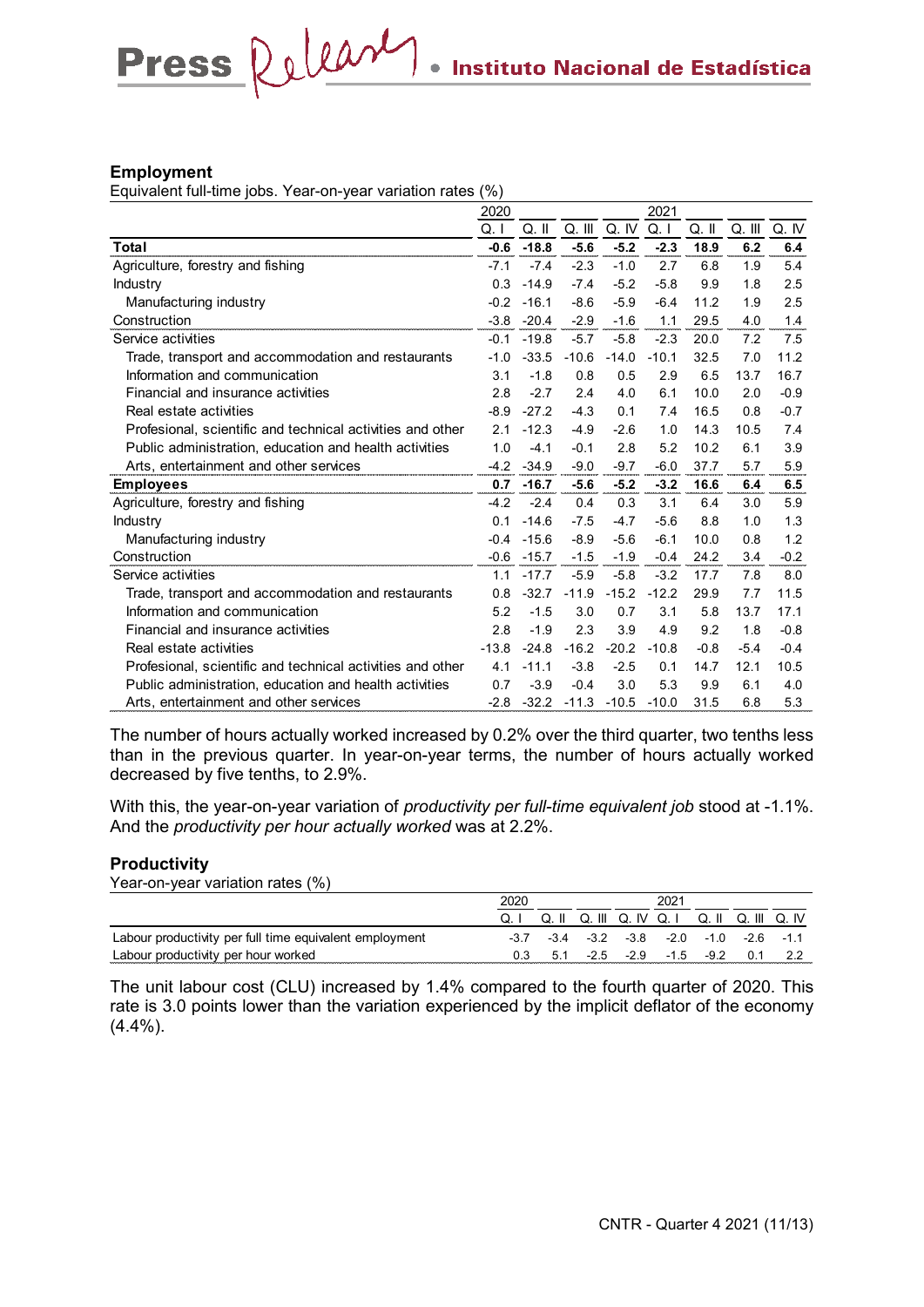# **Labour Expenses**

Year-on-year variation rates (%)

|                                           | ີ. | Ш<br>u | ιv<br>w | w.    | w               |      |     |
|-------------------------------------------|----|--------|---------|-------|-----------------|------|-----|
| Init<br>™et<br>ahor.<br>◡◡<br><b>UUSL</b> |    | 4. .   | 4.4     | אי    | -21<br><u>.</u> |      |     |
| ≅emplo<br>per<br>/ee<br>ation             |    |        |         | . . 4 |                 | -u.J | 0.3 |

# **Annual results. Year 2021**

By temporary aggregation of the four quarters, the growth in volume of the GDP in 2021 as a whole, as compared to 2020, was estimated at 5.0%.

# **Gross Domestic Product**

Chain-linked volume. Year-on-year variation rates (%)



Domestic demand contributed by 4.6 points to GDP growth in 2021, a figure 13.2 points more than that of the previous year. Meanwhile, *external demand* registered a contribution of 0.4 points, 2.6 points higher than that of 2020.

The value of GDP at current prices for the year 2021 stood at 1,202,994 million euros representing an increase of 7.2% compared to 2020.

# **Data Review and Update**

These preliminary results are based on the information available today on the economic performance of the quarter. This information is provisional and will be updated in the next planned publication of the Quarterly National Accounts of Spain: main aggregates, on the 25th of March, with all information available at that time.